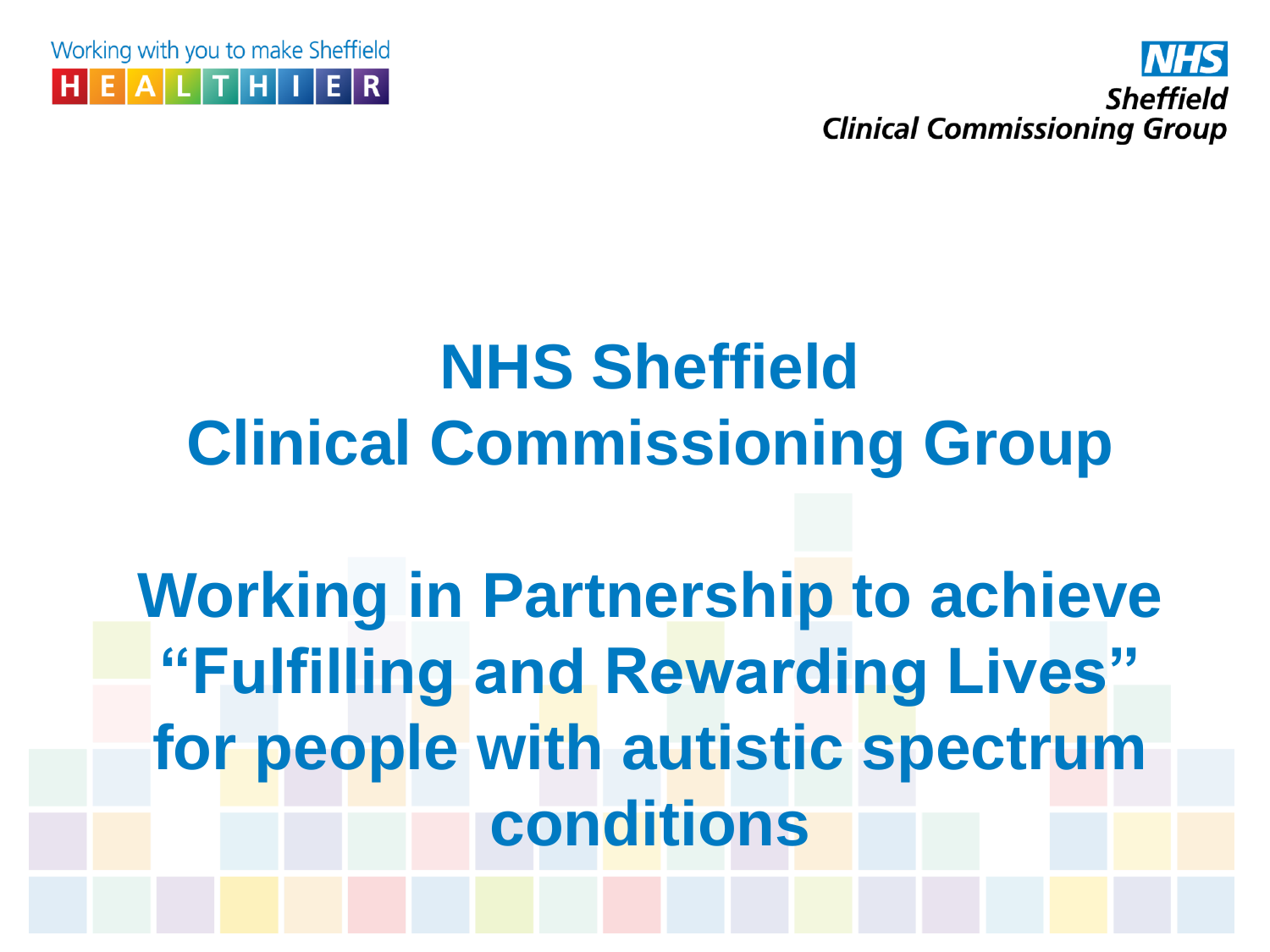



#### **Who was involved?**

#### **NHS Sheffield CCG**

- **Senior Commissioning Managers**
- **GP Portfolio Lead**
- **Individual Funding Request GP lead**

#### **Local Authority**

- **Public Health Consultant**
- **Director of Commissioning**
- **Other senior staff from the Local Authority**

#### **Members of Autism Strategy Implementation Group**

- **National Autistic Society**
- **Experts by experience- people with ASC**
- **Family members**
- **Sheffield Health and Social Care Trust clinicians and managers**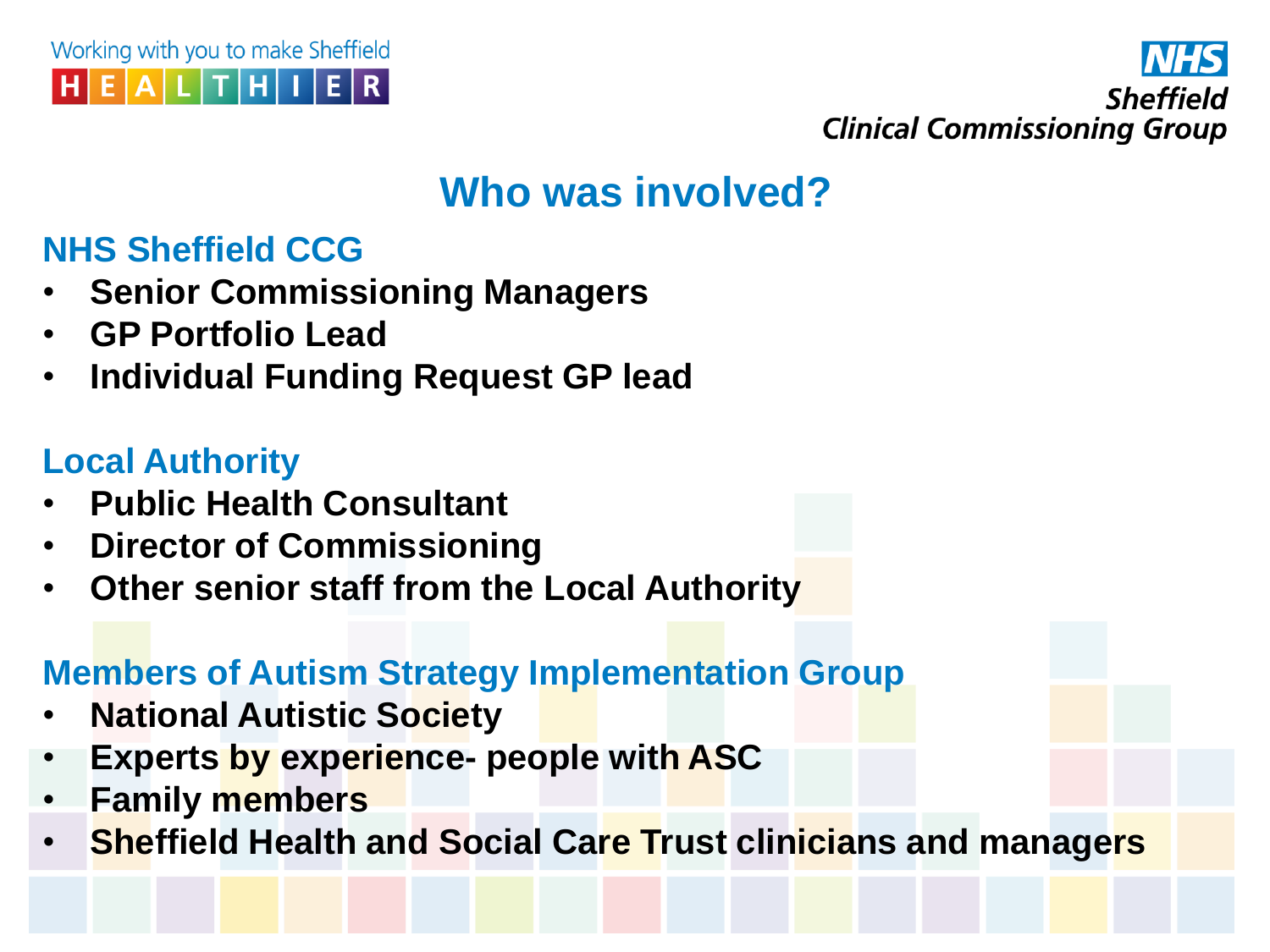

#### **Developing the Sheffield autism service…a brief history of time!**

Previous Attempts by health commissioners to get **funding for an autism service** hadn't been successful

Publication of the Autism Act and the national strategy "Fulfilling and Rewarding Lives" **presented a "call to action"** 

Autism Strategy Implementation Group set up to as a partnership to progress with our local strategy - **added "voice" from experts by experience**

The Clinical Commissioning Group formed – **clinical support for the business case for an autism service from local GPs**

Recognition that we needed more than a diagnostic and assessment service – and there was **a need to develop a wider neurodevelopment service**.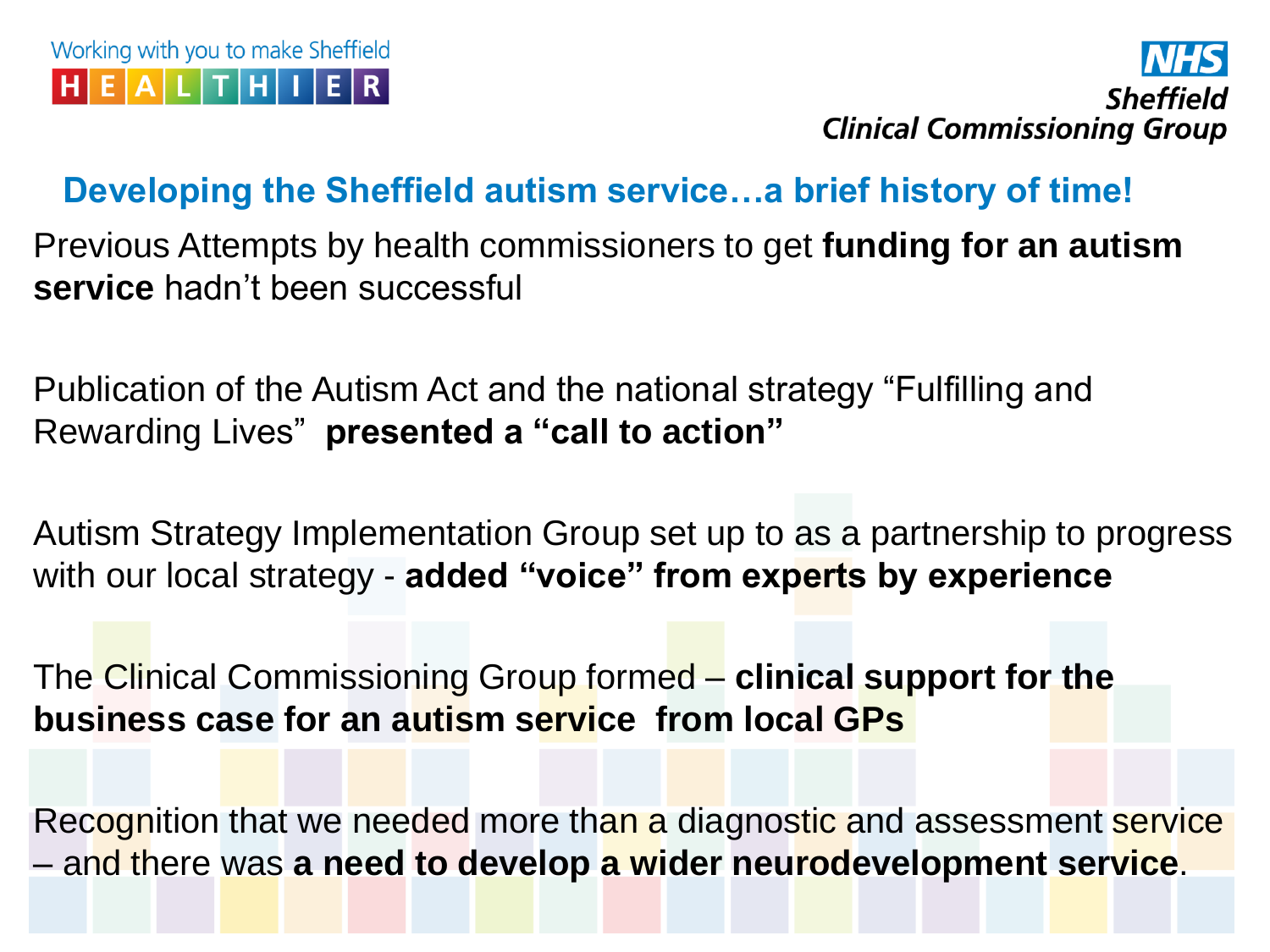Sheffield **Clinical Commissioning Group** 

## **Sheffield Adult Autism and Neurodevelopment Service**

### **£500k Clinical Commissioning Group investment for a three years contract from October 2013:**

- Specialist diagnosis and assessment
- Post diagnostic advice, interventions and information
- Advice and training to other health and social care professionals
- Support in accessing and maintaining contact with housing, educational and employment services
- Support to families, partners and carers where appropriate
- Support to people over 16 with autistic spectrum conditions and with associated neurodevelopmental conditions
- Support to the adult ADHD pathway (Attention Deficit Hyperactive Disorder)

### **Local Authority contribution:**

• Assessment of Social Care Needs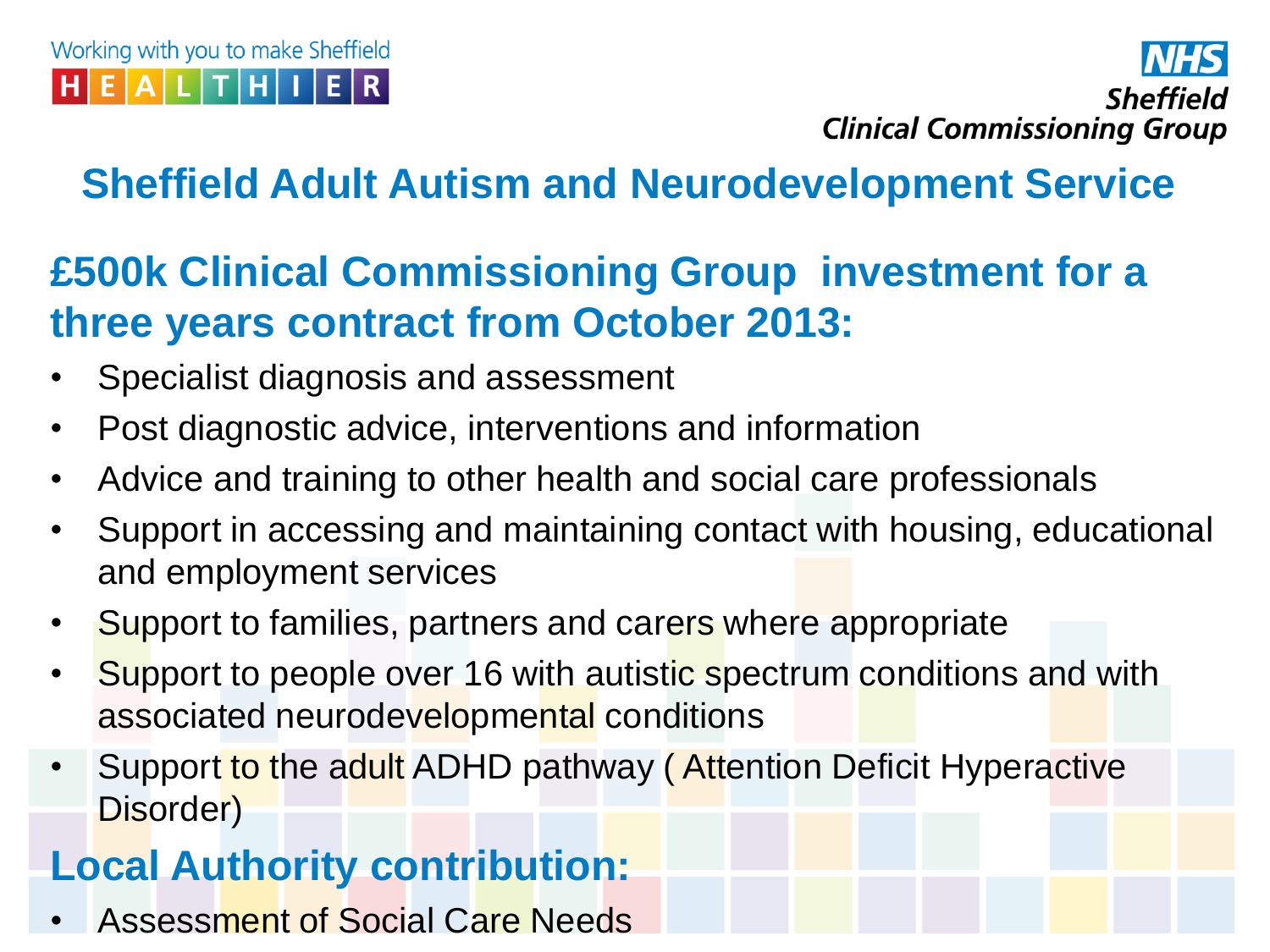



## **Sheffield Health and Social Care Trust won the contract to provide**

#### **Sheffield Autism and Neurodevelopment Service (SAANDS)**

To be made up of:

**Psychiatry** • Clinical Psychology • Specialist Nurse/team Leader **Occupational therapist** Speech and language therapist • Admin support • Social Worker (funded by the Local Authority) Recruitment ongoing. Service will soon be fully operational over late spring/ early Summer 2014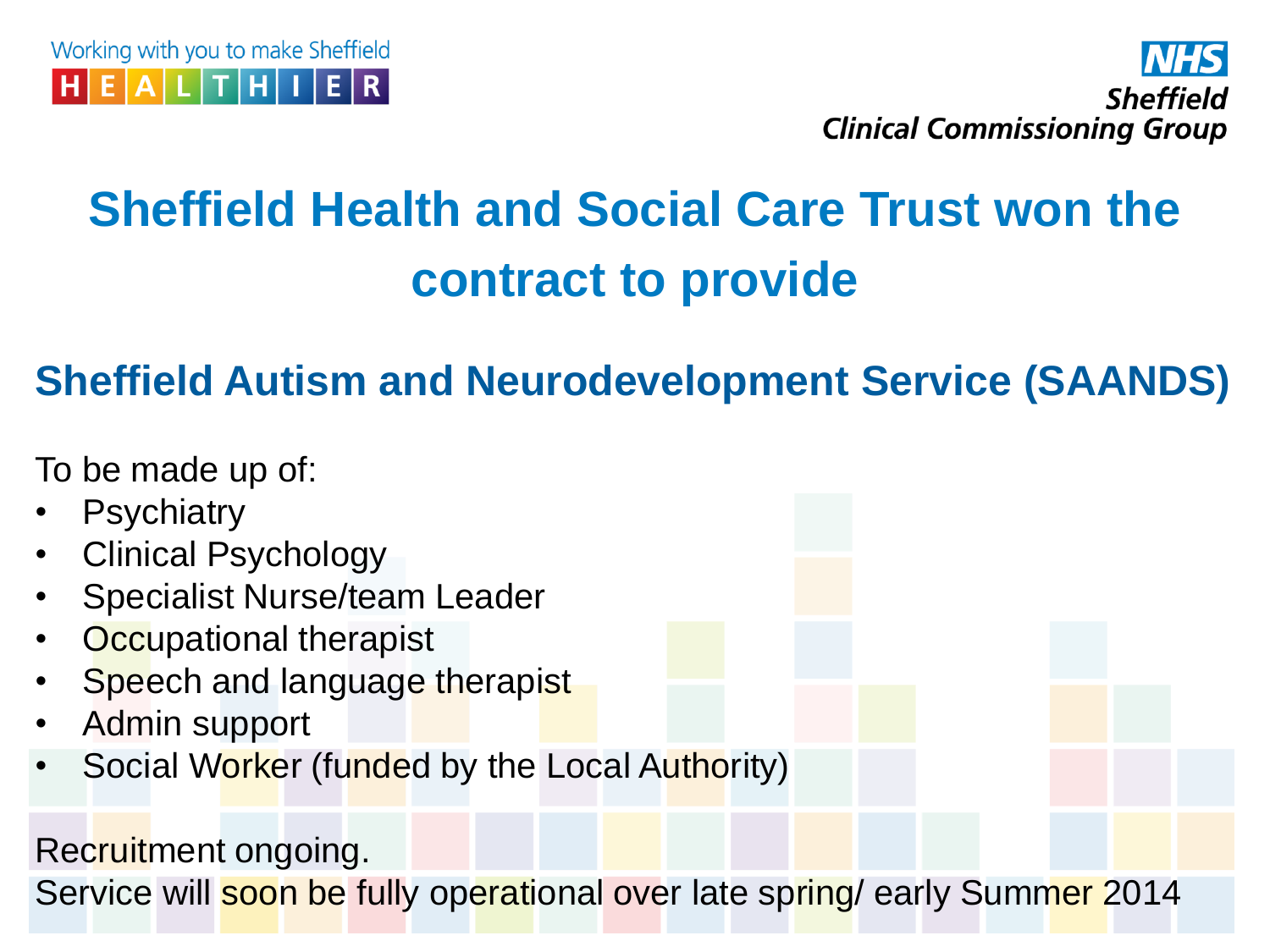



## **What we still need to do in Sheffield**

- Make sure that the views of people and their families are part of continuous development of the service
- Identify better the numbers of people with ASC for the Joint Strategic Needs Assessment
- Work out whether the service is of the correct size to meet future needs
- Make sure that the adult and children's service is provided in consistently to the later children's NICE guidelines
- Make sure that Sheffield responds as a city to the updated national autism strategy "Think Autism"

Fulfilling and Rewarding Live the strategy for adults with stism in England: an update